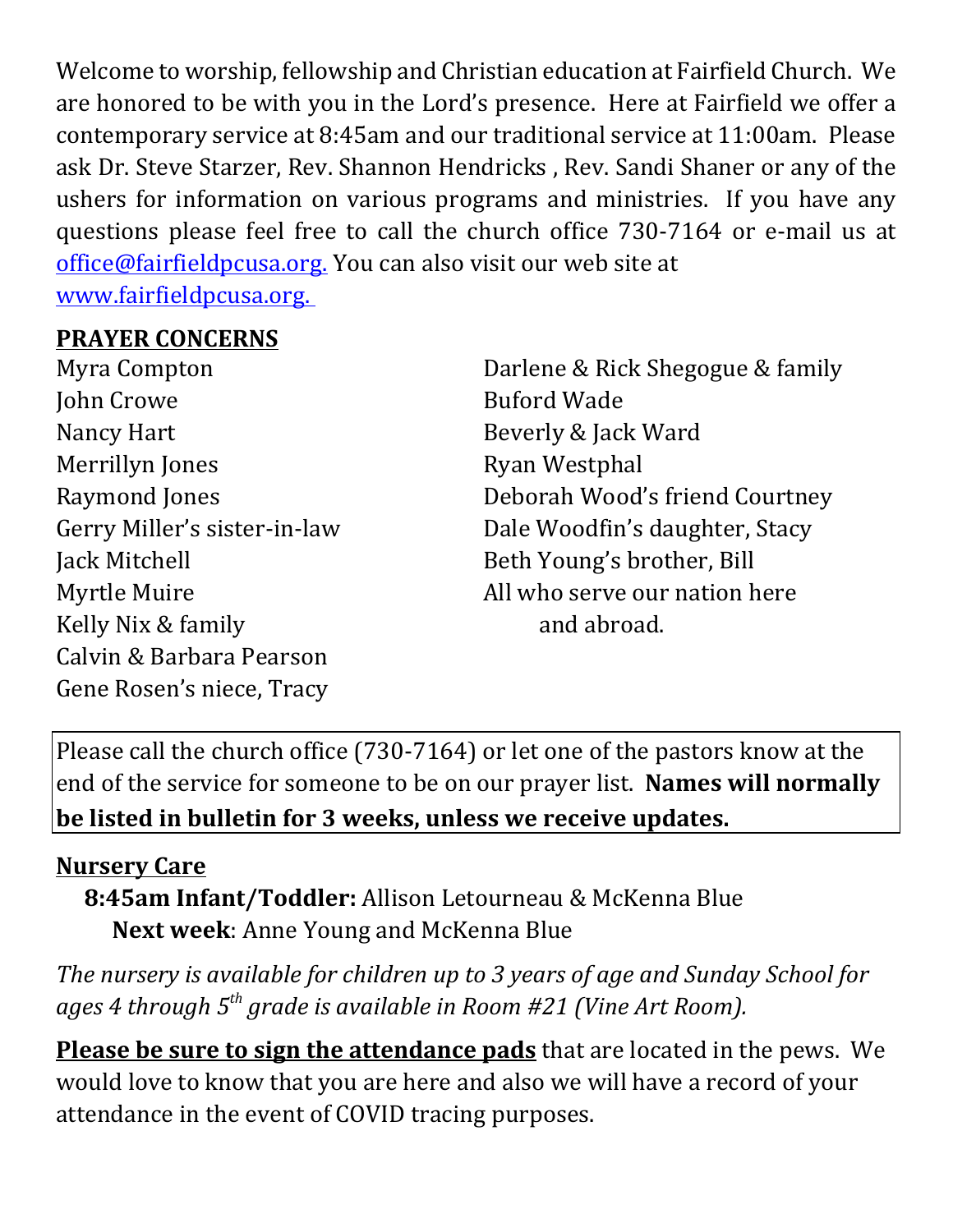**Don't feel like cooking tomorrow?** Then go to Chicken Salad Chick for dinein, carry-out or drive thru from 10:00am - 8:00pm located at 6576 Mechanicsville Turnpike. Mention you are supporting MCEF and MCEF will receive part of the proceeds.

**Compass Basketball is back for 2022 and we need your help**. We still have volunteer opportunities for scorekeepers and time keepers, referees, practice night volunteers, and concession workers. The volunteer sign-up forms are located in the lobby of the Family Center or you can call/email Danny Guertler at 804-543-2939. Email: Daguertler@gmail.com

**The Deadline for the** February newsletter is January 20<sup>th</sup>. Articles submitted after that date will g into the next newsletter.

**The 2022 Flower Calendar is up!** Please be sure to stop by the bulletin board near the small kitchen and sign up for a date!

**Camp Hanover** is bringing the power of summer camp to a new year-round program! Want to get outside after school? The CHASE program - **Camp Hanover After School Explorers** - has launched for students in grades K-5. This nature-based after school program will get children outside to learn and grow in God's creation. Daily activities include everything from hiking to fishing, archery to gardening, and fire-building to canoeing. Plus, a daily devotion, snack, and assisted homework time, all in a Christ-centered community. Enrollment is open now! Learn more at www.Camphanover.org/After-School

**The Upper Room Daily Devotional books** for January/February are located in the narthex. These books are free so please pick one up!

Our next **BLOOD DRIVE** will take place on Tuesday, **February 1** from 1-6pm in the Heritage Hall. You can sign up anytime at RedCrossBlood.org or call 1-800- 733-2767.